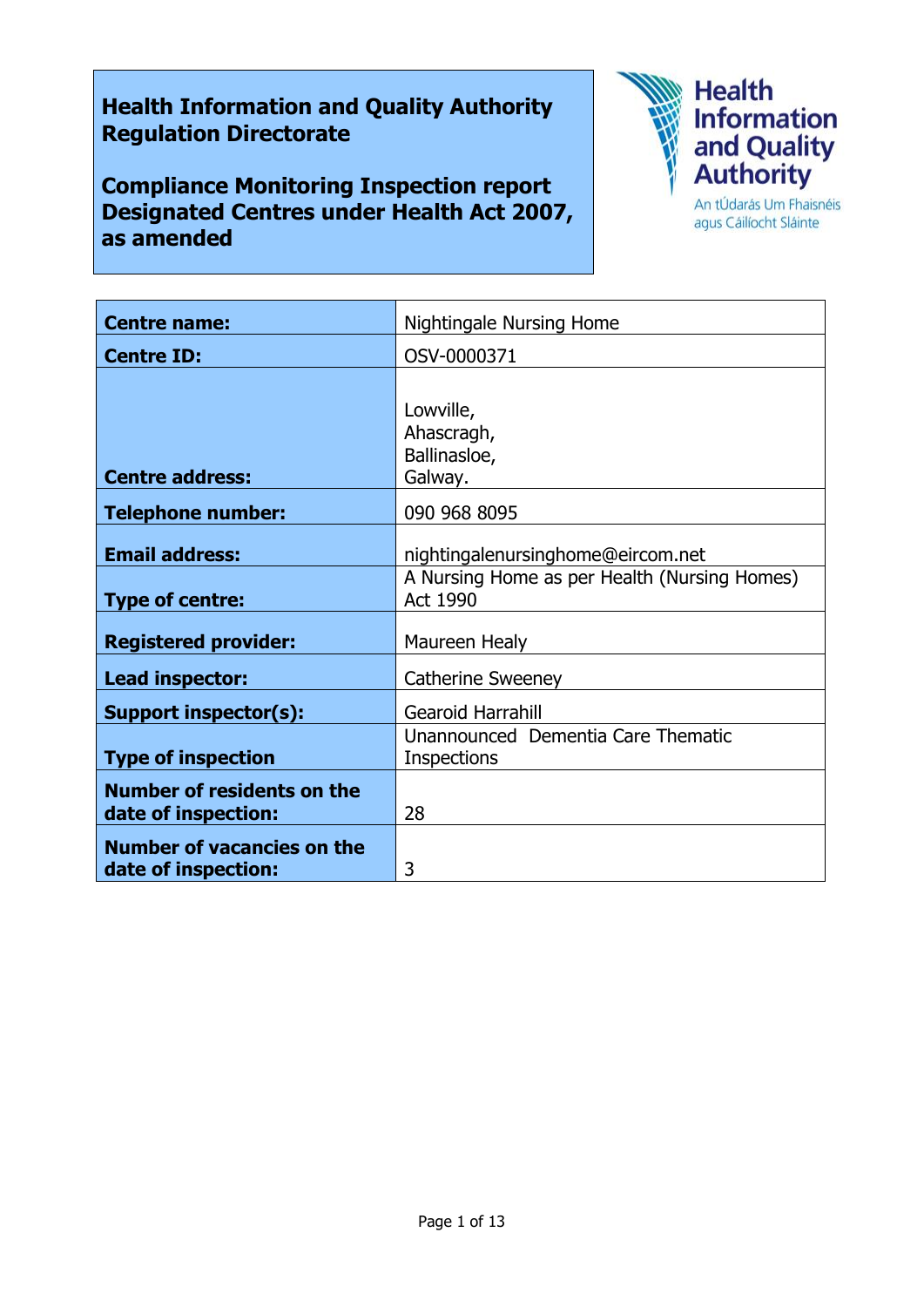# **About Dementia Care Thematic Inspections**

The purpose of regulation in relation to residential care of dependent Older Persons is to safeguard and ensure that the health, wellbeing and quality of life of residents is promoted and protected. Regulation also has an important role in driving continuous improvement so that residents have better, safer and more fulfilling lives. This provides assurances to the public, relatives and residents that a service meets the requirements of quality standards which are underpinned by regulations.

Thematic inspections were developed to drive quality improvement and focus on a specific aspect of care. The dementia care thematic inspection focuses on the quality of life of people with dementia and monitors the level of compliance with the regulations and standards in relation to residents with dementia. The aim of these inspections is to understand the lived experiences of people with dementia in designated centres and to promote best practice in relation to residents receiving meaningful, individualised, person centred care.

Please note the definition of the following term used in reports: responsive behaviour (how people with dementia or other conditions may communicate or express their physical discomfort, or discomfort with their social or physical environment).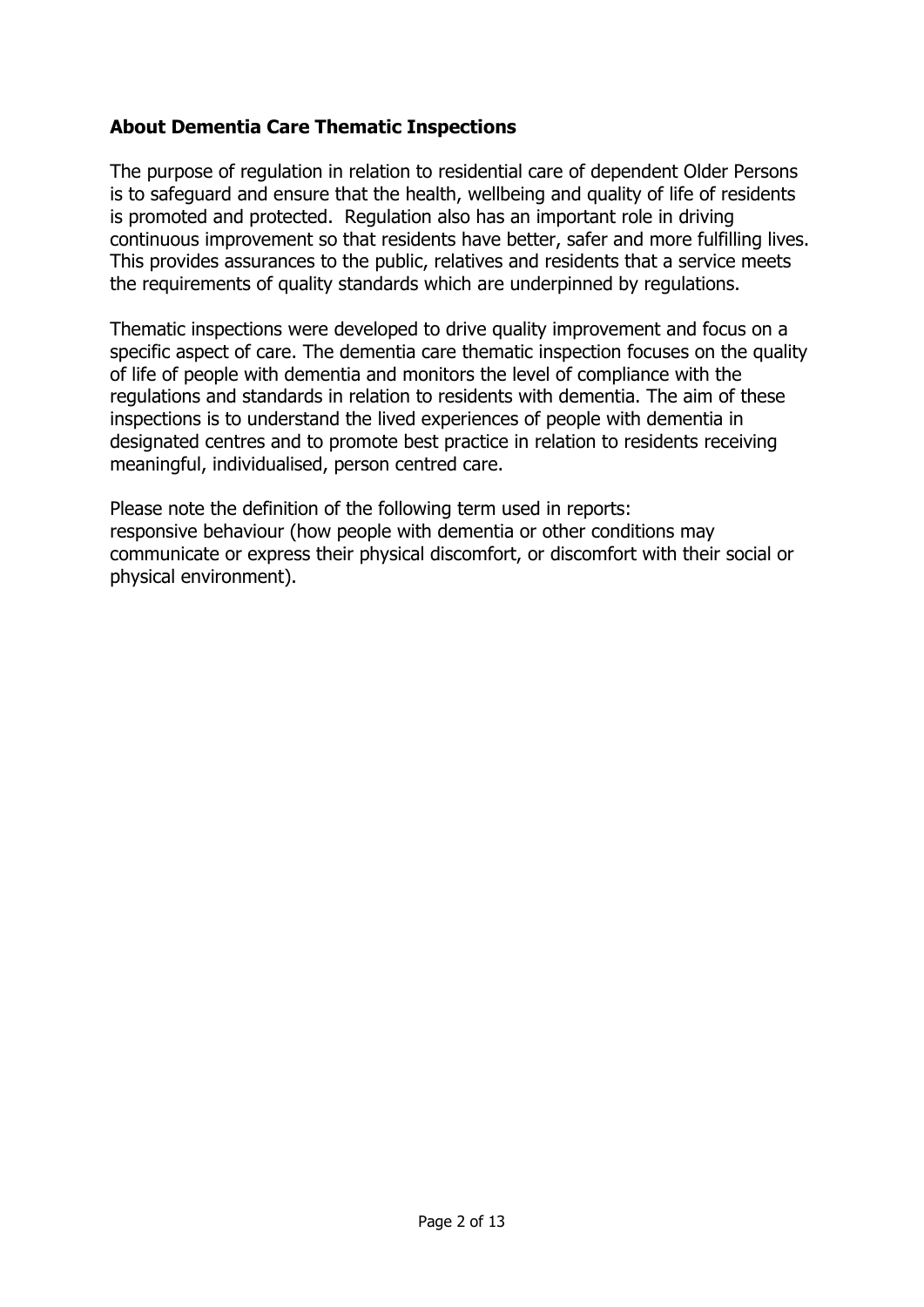**Compliance with the Health Act 2007 (Care and Welfare of Residents in Designated Centres for Older People) Regulations 2013, Health Act 2007 (Registration of Designated Centres for Older People) Regulations 2015 and the National Standards for Residential Care Settings for Older People in Ireland.**

This inspection report sets out the findings of a monitoring inspection, the purpose of which was to monitor compliance with specific outcomes as part of a thematic inspection. This monitoring inspection was un-announced and took place over 1 day(s).

#### **The inspection took place over the following dates and times**

| From:              | To:                |
|--------------------|--------------------|
| 17 July 2019 10:00 | 17 July 2019 16:30 |

The table below sets out the outcomes that were inspected against on this inspection.

| <b>Outcome</b>                                             | <b>Provider's self</b><br>assessment | <b>Our Judgment</b>        |
|------------------------------------------------------------|--------------------------------------|----------------------------|
| Outcome 01: Health and Social Care<br><b>Needs</b>         | Substantially<br>Compliant           | Compliant                  |
| Outcome 02: Safeguarding and Safety                        | Compliance<br>demonstrated           | Compliant                  |
| Outcome 03: Residents' Rights, Dignity<br>and Consultation | Compliance<br>demonstrated           | Substantially<br>Compliant |
| Outcome 04: Complaints procedures                          | Compliance<br>demonstrated           | Compliant                  |
| Outcome 05: Suitable Staffing                              | Compliance<br>demonstrated           | Compliant                  |
| Outcome 06: Safe and Suitable Premises                     | Compliance<br>demonstrated           | Substantially<br>Compliant |

## **Summary of findings from this inspection**

This report sets out the findings of an unannounced thematic inspection conducted to determine the standard of care and quality of life for people with dementia living in the centre. The centre completed the provider's self-assessment and compared the service delivered in the centre with the requirements of the Health Act 2007 (Care and Welfare of Residents in Designated Centres for Older People) Regulation 2013 and the National Standards for Residential Care Settings for Older People in Ireland (2016). The inspection focused on specific outcomes relevant to dementia care and followed up on the actions from the previous inspection completed in June 2017. All actions were fully addressed. The person in charge was not on duty on the day of inspection. The inspection was facilitated by the clinical nurse manager.

There was no specific dementia care unit within the centre. In total, four residents had a formal diagnosis of dementia with a further two residents who had symptoms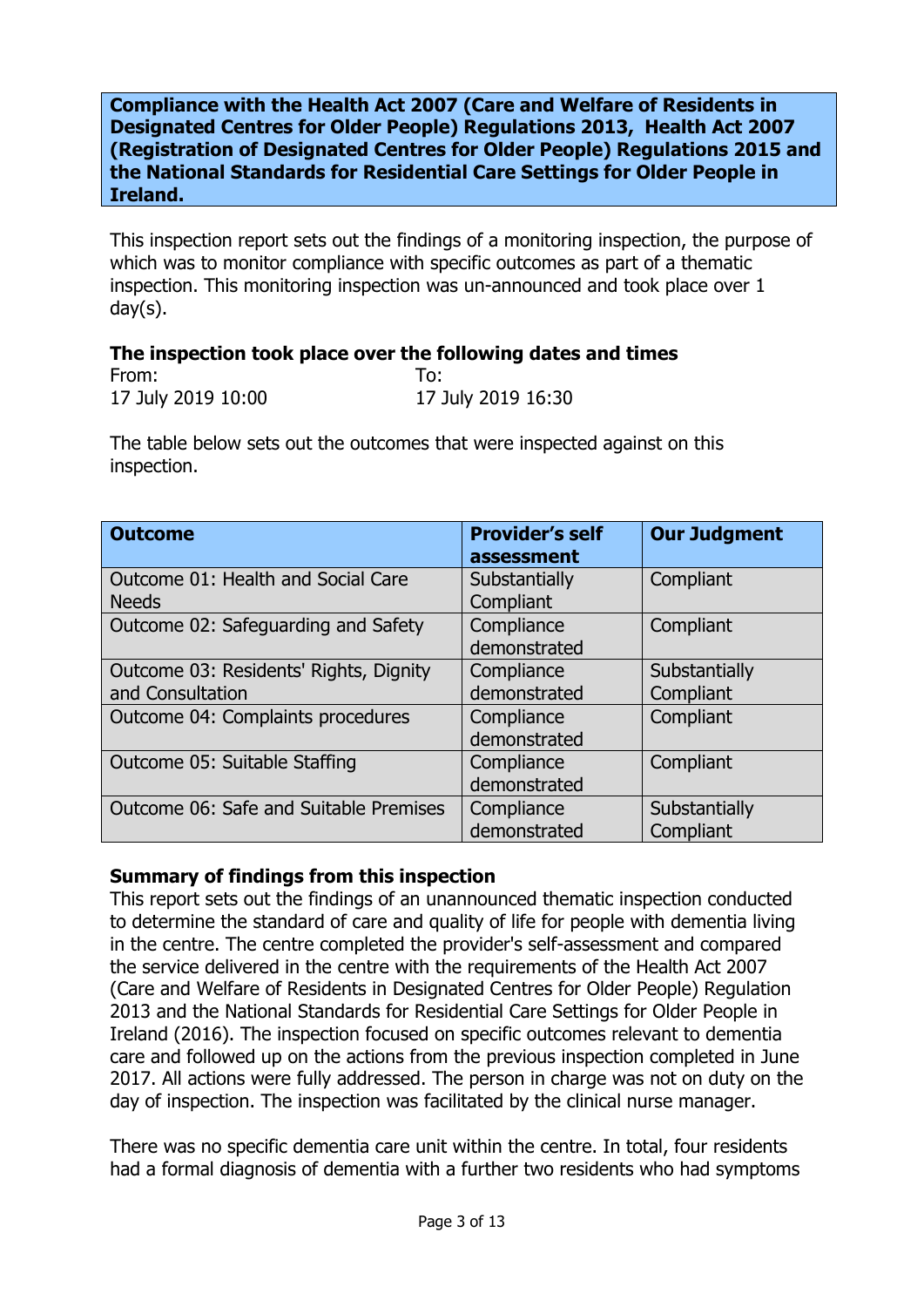of dementia. The inspectors tracked the care pathways of residents with dementia and spent periods of time observing staff interactions with residents. A validated observational tool, the quality of interaction schedule (QUIS) was used to rate and record the quality of interactions between staff and residents. Documentation such as assessments, care plans, clinical records, policies and procedures and staff records were reviewed. Overall, Inspectors found that care was delivered to a good standard by staff who knew the residents well and were observed to provide care in a respectful and person-centred way.

The centre is a single-storey building located near the village of Ahascragh in Co. Galway. The living environment was decorated in a homely and attractive manner. Residents were admitted from the local area and were well known to staff. Residents told the inspectors that they were well cared for and felt safe within the centre. The inspectors observed numerous examples of good practice in areas examined which resulted in positive outcomes for the residents.

The activities programme within the centre ensured that residents had meaningful social engagement appropriate to their needs and preferences. Residents feedback was regularly sought and this information was used by the provider to ensure care delivery met the needs of the residents. In general, the rights and privacy of resident was respected and facilitated, however, Inspectors found that the availability of accessible showers required review.

A review of the call bell system within the centre was required to ensure that residents can access staff in a timely manner.

During this inspection of the six outcomes assessed, there were two substantially compliant and four were complaint. The findings are discussed in the body of the report and improvements are outlined in the action plan at the end of this report.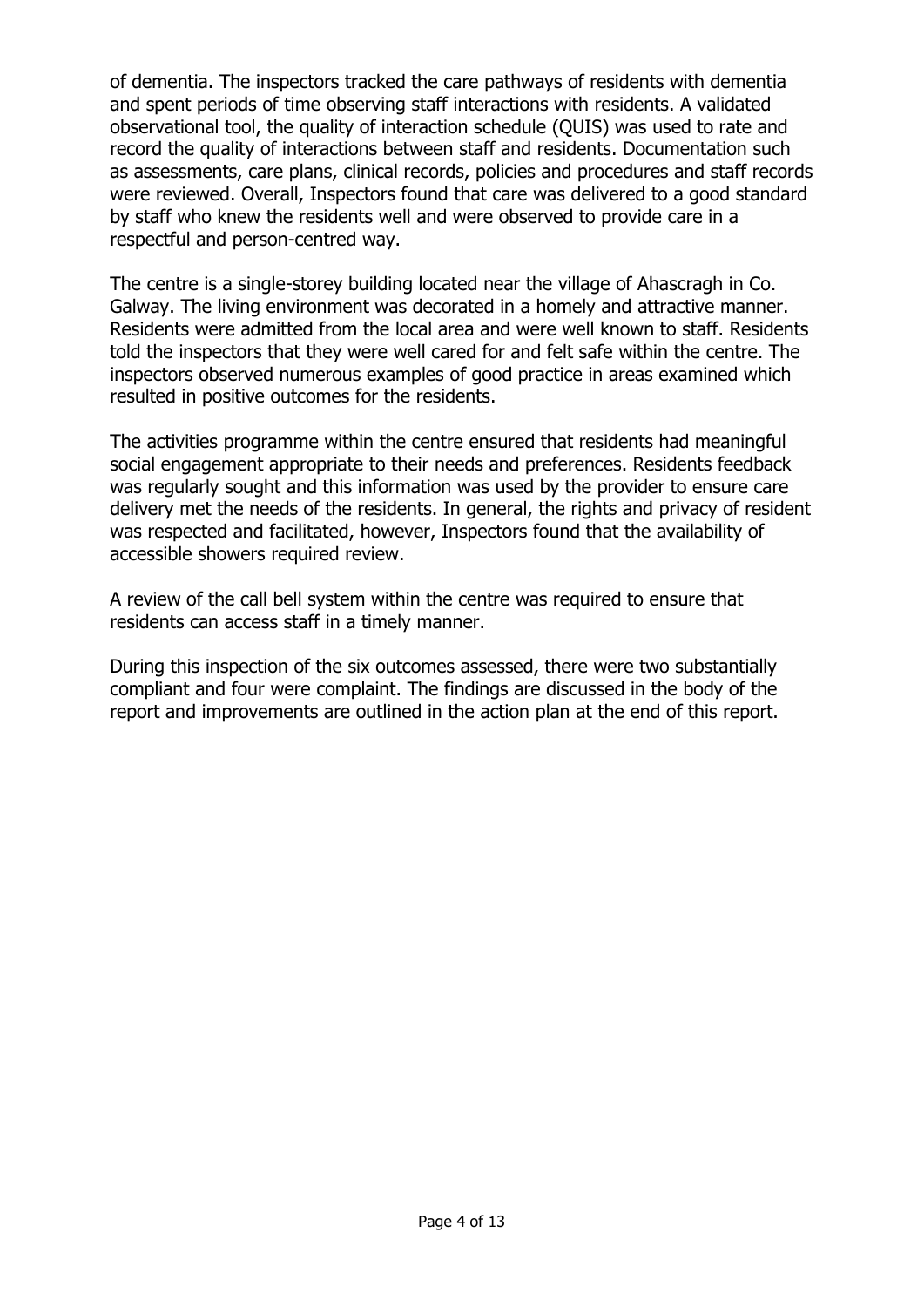**Compliance with Section 41(1)(c) of the Health Act 2007 and with the Health Act 2007 (Care and Welfare of Residents in Designated Centres for Older People) Regulations 2013, Health Act 2007 (Registration of Designated Centres for Older People) Regulations 2015 and the National Standards for Residential Care Settings for Older People in Ireland.**

## **Outcome 01: Health and Social Care Needs**

#### **Theme:**

Safe care and support

# **Outstanding requirement(s) from previous inspection(s):**

The action(s) required from the previous inspection were satisfactorily implemented.

## **Findings:**

The inspectors found that residents' overall healthcare needs were met and that they had access to appropriate medical and allied healthcare services. Each resident had opportunities to participate in meaningful activities, appropriate to the residents preferences.

Inspectors tracked the journey of three residents with a diagnosis of dementia.

There was a policy in place that set out how residents' needs would be assessed prior to admission. Inspectors found that a comprehensive assessment of residents needs was completed before admission to the centre. The centre had a system of on-going clinical assessment which was completed on admission and reviewed regularly. A social care assessment was completed for all residents by the activity coordinator. A life story assessment had been developed for residents with a diagnosis of dementia. Care plans for residents were detailed and person-centred. There was evidence that care plans had been developed and reviewed in consultation with the residents. Care plans clearly identified the residents needs and choices and the action to be taken to achieve identified goals. Staff spoken to were knowledgeable about the needs of each resident, as documented in the care plans.

Arrangements were in place to meet the health and nursing needs of residents with dementia. Residents had access to general practitioner (GP) services. The local GP attended the centre regularly. Residents also had access to an out-of-hours GP service. There was good access to allied healthcare professionals including physiotherapist and occupational therapist. In addition, the centre also has access to dietetic, speech and language, tissue viability, and podiatry services. Residents are supported by the psychiatry of later life home care team. In the sample of files reviewed, information regarding the assessment, involvement and recommendations of these services was reflected.

Inspectors were satisfied that weight changes were well managed. All residents were weighed regularly. Care plans relating to eating and drinking were found to be comprehensive. Staff were knowledgeable about residents who required assistance with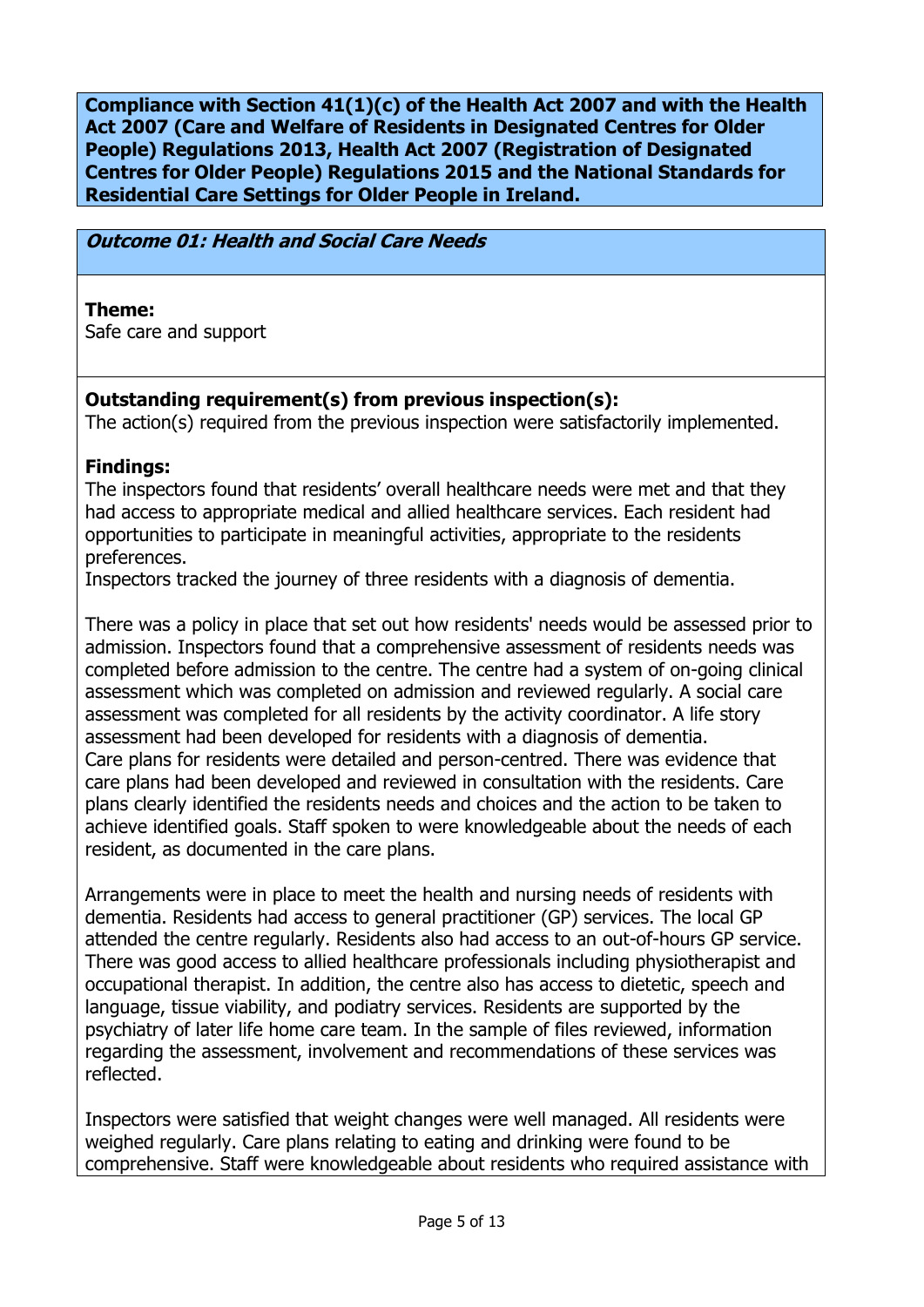meals or who required special diets. Menus were clearly displayed and offered a variety of choices. Staff confirmed that residents were provided with alternatives , if requested. The dining room was warm and inviting. The table settings were attractive and residents told inspectors that they enjoyed having their meals in the dining room. Fresh drinking water was available throughout the centre.

Inspectors were satisfied that the activity schedule was developed with regard to the needs and wishes of the residents. Resident feedback was positive in relation to the variety of activities within the home. Residents were encouraged and facilitated to pursue individual activities of their choosing.

There were written policies in place to ensure evidence based practice. All policies have been reviewed and signed by staff.

Inspectors found that there was a robust and safe system of medicine management in the centre.

There was a comprehensive end-of-life policy in place. Staff confirmed that they had access to the support and advice from the palliative home care team.

# **Judgment:**

**Compliant** 

# **Outcome 02: Safeguarding and Safety**

## **Theme:**

Safe care and support

# **Outstanding requirement(s) from previous inspection(s):**

No actions were required from the previous inspection.

## **Findings:**

Residents spoken with felt safe and secure in the centre and were comfortable with their environment and the staff delivering care and assistance.

Inspectors found that the provider had taken adequate measures to protect residents from abuse. A policy and procedure document was maintained for the prevention, detection and response to suspected, alleged or actual incidents of abuse. Staff were aware of their responsibilities to the residents in this regard and were familiar with how and to whom safeguarding issues were reported. Staff had attended training in safeguarding of vulnerable adults and a review of staff files provided confirmation that all staff have a vetting disclosure in accordance with the National Vetting Bureau (Children and Vulnerable Persons) Act 2012 and 2016.

The provider had facilitated training for staff in caring for residents with dementia or who exhibited responsive behaviours associated with a diagnosis of dementia or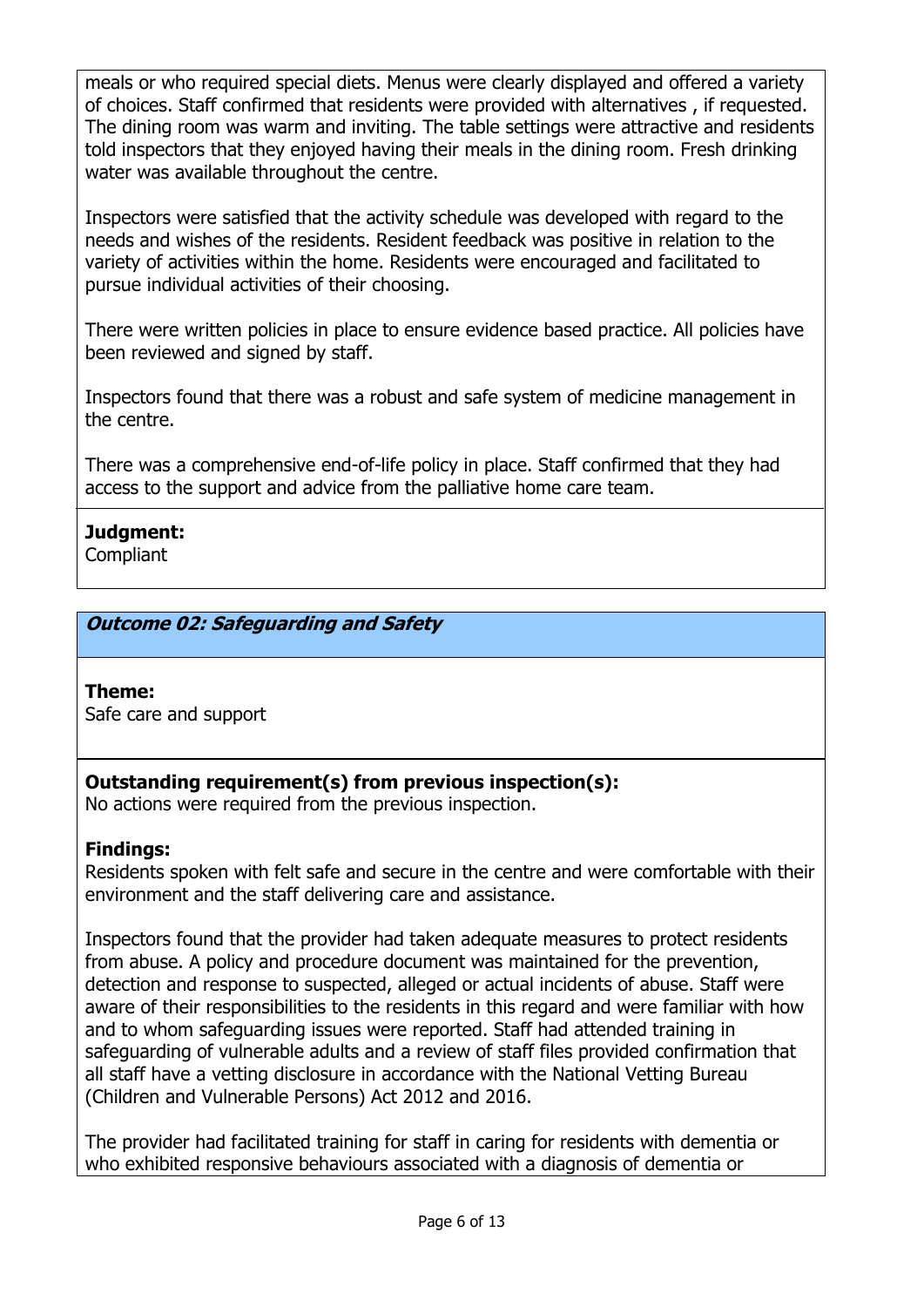cognitive impairment.

The centre promoted an restraint-free environment. No residents had rails on their beds or belts on their chairs. Some residents had sensor mats on their chair or bed and the use of these was assessed and reviewed relative to the risk involved. Residents were not restricted from moving around the centre or going out to the garden. A locked front entrance and visitor log book ensured that staff were aware of people coming and going from the building.

Where centre management held on to small amounts of cash or valuables, this was done securely and with appropriate safeguarding measures to protect residents finances and property.

The centre did not act as a pension agent for any residents.

# **Judgment:**

**Compliant** 

# **Outcome 03: Residents' Rights, Dignity and Consultation**

## **Theme:**

Person-centred care and support

# **Outstanding requirement(s) from previous inspection(s):**

No actions were required from the previous inspection.

# **Findings:**

A structured activities and recreation programme was in effect in the centre with a designated member of staff recruited to deliver this. The activities coordinator was knowledgeable of the needs, preferences, interests and personalities of residents. There was a range of group activities on offer including bingo, art, games, exercises and baking. Records from these sessions identified residents who participated directly, those who passively enjoyed the social element, and those who opted for alternatives. This allowed the provider to confirm that all residents had meaningful social engagement and mental stimulation suitable for their needs and interests. The activities coordinator was able to set time aside in their day to spend with residents who would benefit more from individual recreational activity such as being read to, playing cards or having quiet sensory interactions. Seasonal events took place in the centre, as well as musicians or school students visiting the centre.

Residents were on the electoral register and were facilitated to vote in elections and referenda in the nursing home, if they were unable to attend their local polling station. A priest was available to attend the centre regularly to hold Mass. The centre had newspapers available onsite and each resident had their own television.

Resident feedback was sought by the provider holding sessions in which residents were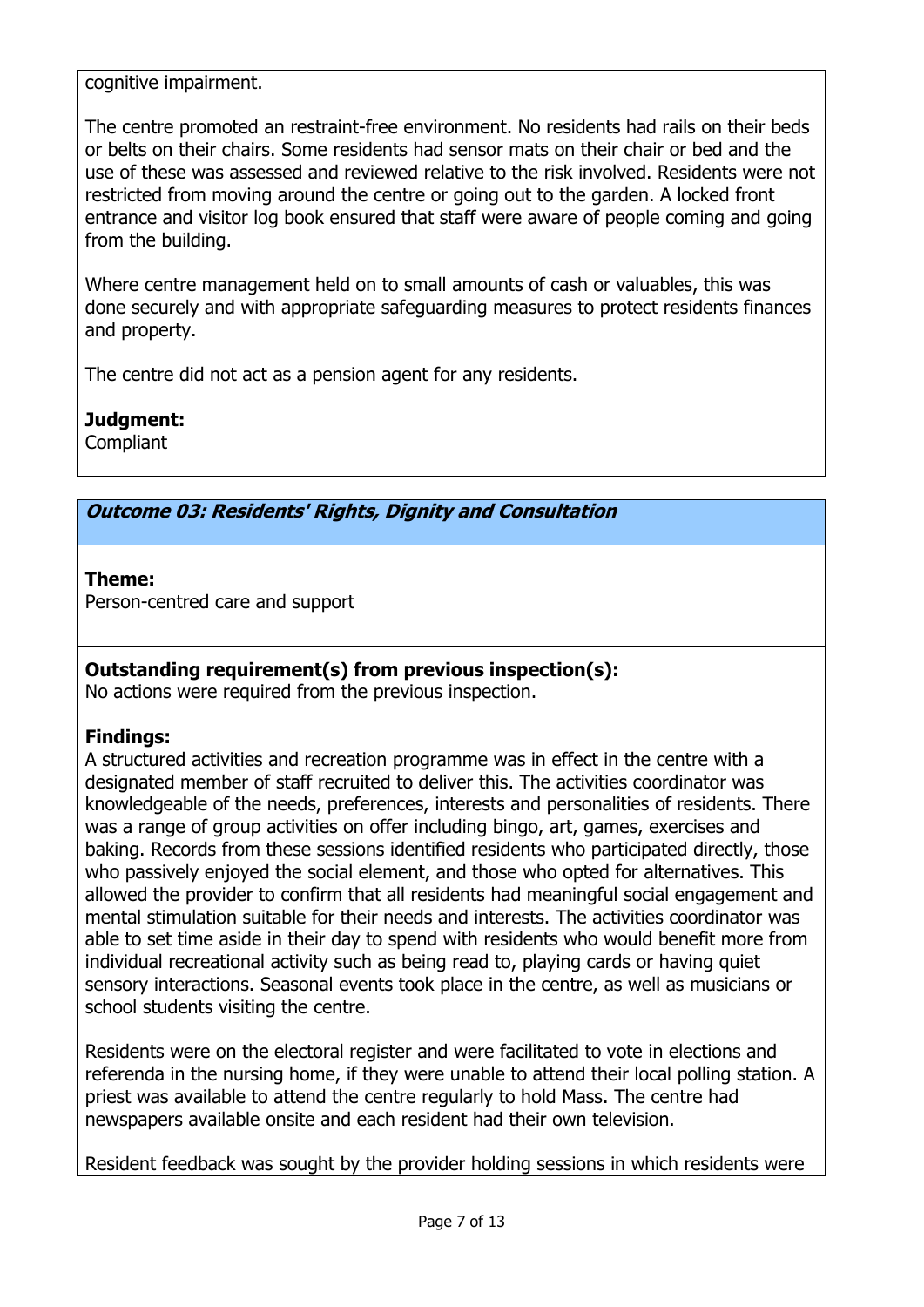consulted on matters related to their experience living in the service, such as food, laundry services, the staff and the activities on offer. Feedback raised in these sessions was recorded for all residents, as well as matters being reflected in the complaints log if necessary. The residents had regular access to an independent advocate.

Residents were offered choice at mealtimes and inspectors observed residents being facilitated to eat independently, for example with raised plate edges. Fabric clothing protectors were available at mealtimes, but were only used by some residents when requested or offered instead of all people using them.

As part of the inspection, the inspectors spent a period of time observing staff interactions with residents. The inspectors used a validated observational tool (the quality of interactions schedule, or QUIS) to rate and record at five minute intervals the quality of interactions between staff and residents in the communal areas. All interactions were seen to be positive, respectful and resident-centred. Staff were observed to be engaging well with residents and positively supporting those with dementia. Interactions in general were friendly, and meaningful to the residents, their interests and personalities. Staff members were observed chatting to residents about the residents' families, the news, or the Galway hurling team. When residents were being assisted, such as being mobilised using a hoist, staff ensured to talk the resident through what was happening and make sure they were comfortable.

Residents in shared bedroom had appropriate privacy screening and staff were observed knocking before entering resident bedrooms. While residents who did not have en-suite facilities had an option of using a toilet or sink which was close to their bedroom, some residents were required to travel long distances to a shower which was suitable for their mobility needs. This distance included passing communal areas as well as other baths and showers which were not suitable for use by residents with high mobility needs. Inspectors were advised on the day that plumbers were being consulted regarding converting some rooms with unused baths into accessible shower areas. An action relating to this is included at the end of the report.

## **Judgment:**

Substantially Compliant

# **Outcome 04: Complaints procedures**

## **Theme:**

Person-centred care and support

# **Outstanding requirement(s) from previous inspection(s):**

No actions were required from the previous inspection.

## **Findings:**

The procedure for making a complaint was clearly posted in a prominent position on the premises, and staff members spoken with were aware of how to receive and record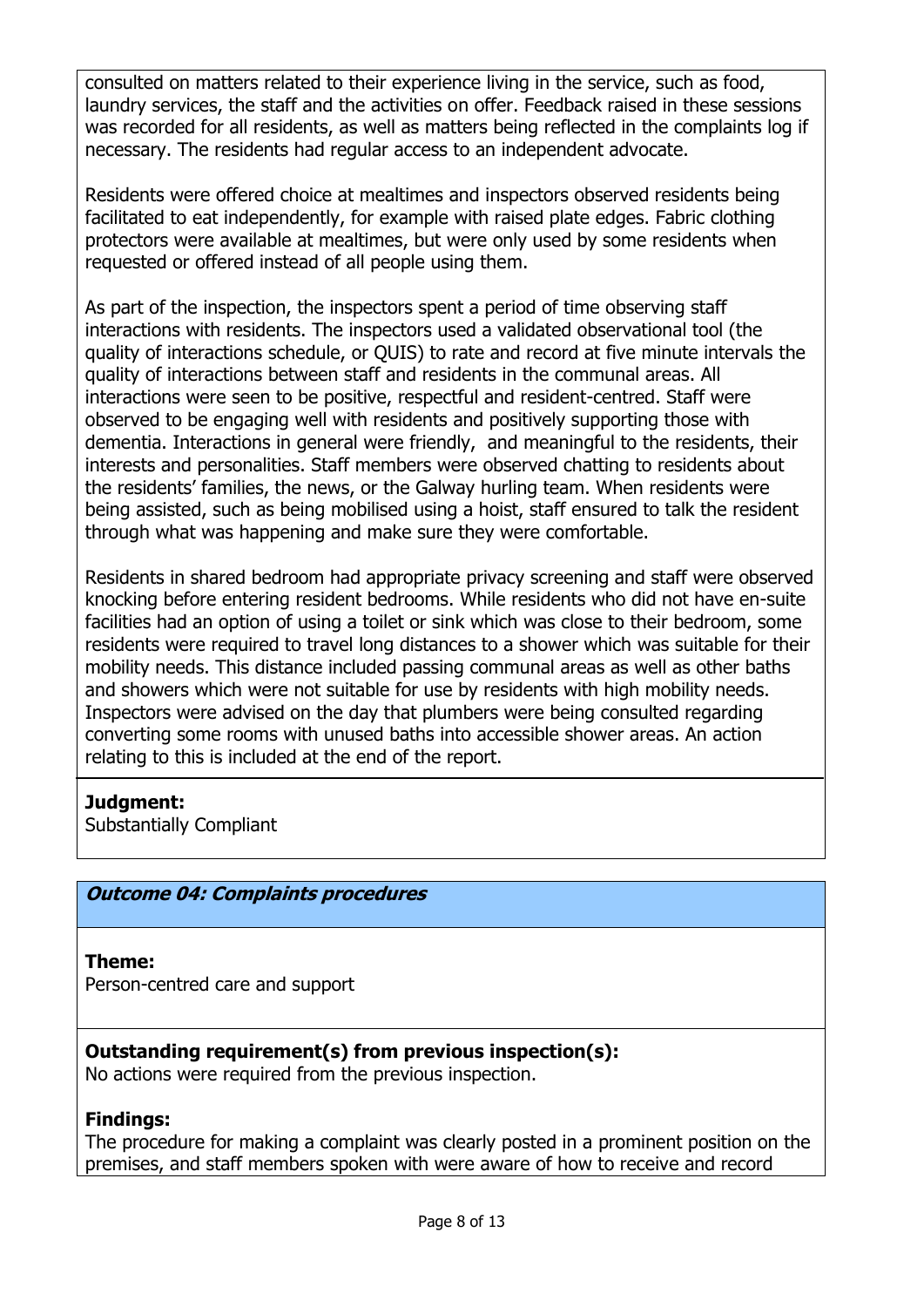complaints made and refer them to the appropriate managers. The policy had nominated a designated person to manage complaints made in the centre. Records showed that complaints were recorded and responded to in a timely manner.

Complaints were recorded in a ledger, identifying the subject of the complaint, and the response by the management to same. The satisfaction status of the complainant was noted in the outcome. Verbal complaints were recorded with the same level of detail as those submitted in writing. The complaints log also included relevant feedback raised at resident meetings.

## **Judgment:**

**Compliant** 

# **Outcome 05: Suitable Staffing**

**Theme:** 

**Workforce** 

## **Outstanding requirement(s) from previous inspection(s):**

No actions were required from the previous inspection.

## **Findings:**

On the day of inspection there were 28 residents living in the centre. There were three residents assessed with maximum dependency level, 11 high dependency, seven medium and seven residents of low dependency level. One resident was in hospital at the time of inspection. Inspectors were satisfied that the skill mix and the staffing level was appropriate to the assessed needs of the residents and the size and layout of the centre.

Inspectors reviewed staff rosters which showed there was a nurse on duty at all times, with a regular pattern of rostered care staff. The staffing complement included the activities coordinator, catering, housekeeping, administration and general operative staff. All staff had completed training in safeguarding of vulnerable adults, fire safety, manual handling, dementia care and responding to responsive behaviour. Staff have access to a suite of online training courses designed to meet the needs of the residents.

The inspectors reviewed a sample of staff files that were found to contain all documentation as required by the Regulations. Garda Síochána vetting was in place for all staff. Nursing registration numbers were available and up to date for all staff nurses. Details of induction, orientation and training certificates were noted on staff files.

There were no volunteers working in the centre.

# **Judgment:**

**Compliant**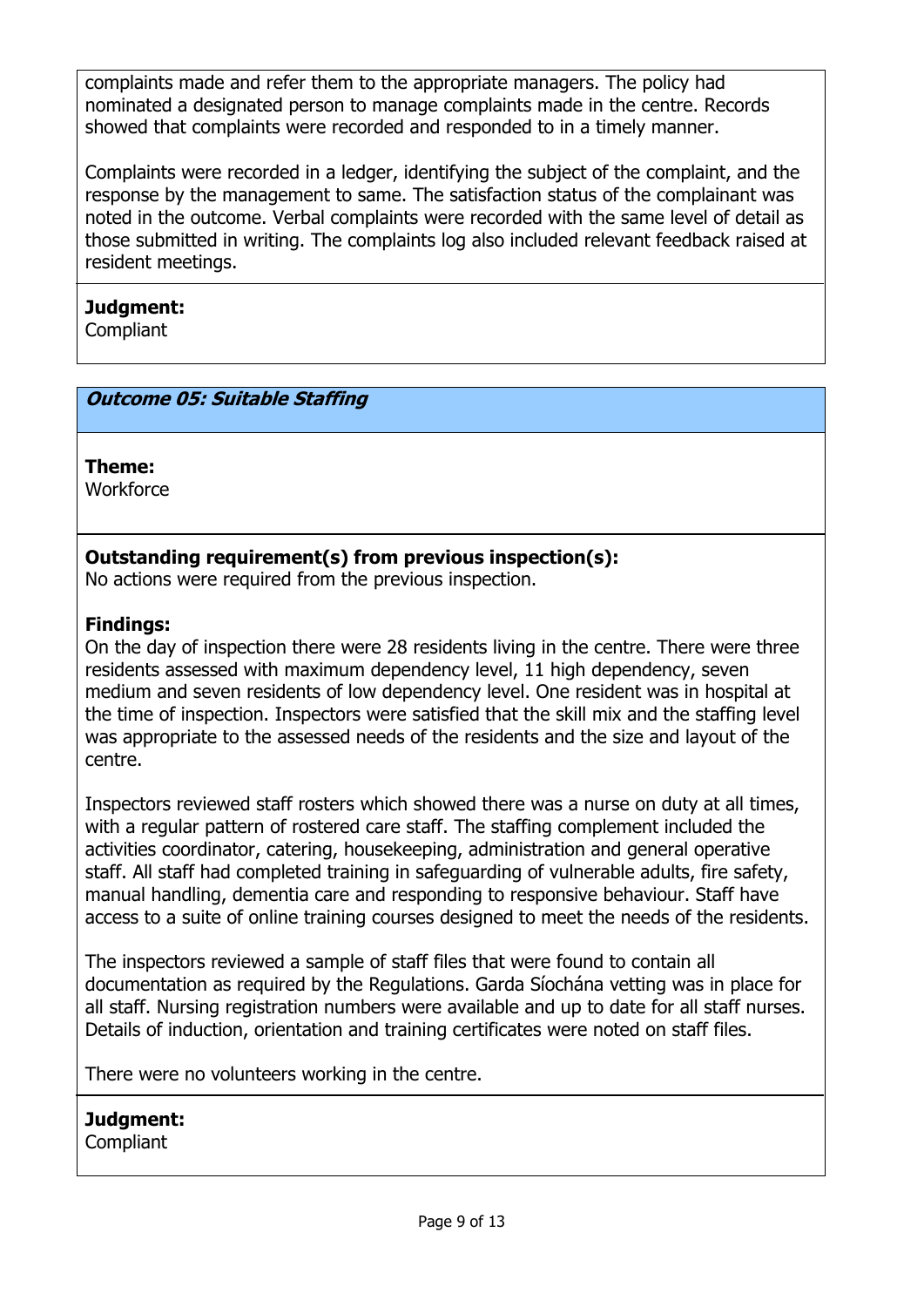### **Outcome 06: Safe and Suitable Premises**

#### **Theme:**

Effective care and support

## **Outstanding requirement(s) from previous inspection(s):**

No actions were required from the previous inspection.

### **Findings:**

The premises consisted of a single-storey building of single and twin bedrooms. There were multiple communal living rooms including smaller sitting rooms for residents to relax, away from the busy areas or receive visitors in private. There was a dining room suitable in size and layout for the number and needs of residents on the day of inspection, and this was serviced by an adjacent kitchen with a service hatch. The centre was clean and well ventilated, and in a good state of maintenance on the day of inspection. The design and décor of the building was homely and comfortable, an aspect on which residents commented positively on during the inspection.

The centre corridors were free from obstruction or trip hazards, were lined with handrails, and residents were observed navigating the centre independently or with assistance throughout the day without difficultly. The centre was simple in its layout and pictorial signage clearly identified bathrooms which aided resident navigation. Inspectors discussed with staff if some residents would benefit from signage on their bedroom doors besides the room number, to assure people they were at the correct bedroom.

There was designated equipment storage and no instances of inappropriate storage of equipment such as hoists or wheelchairs were observed during the inspection. The premises included an easily accessible central garden and yard which was set up for residents to safely sit outside, and included flower beds to which some residents tended.

Bedrooms were suitable in size and layout for residents and had been furnished and decorated based on their individual preferences. There was sufficient space for their belongings and clothing, and twin rooms had appropriate privacy screening which did not limit the use of the room by one person if their neighbour had their curtain closed.

All areas were equipped with emergency call bells, however the call bell panel was configured in such a way that staff could not easily identify which room in one half of the centre had triggered the call bell, without checking a second panel elsewhere in the building. This resulted in instances of staff walking back and forth through corridors in order to identify which room they were required to attend, resulting in delays in the timely answering of bells.

## **Judgment:**

Substantially Compliant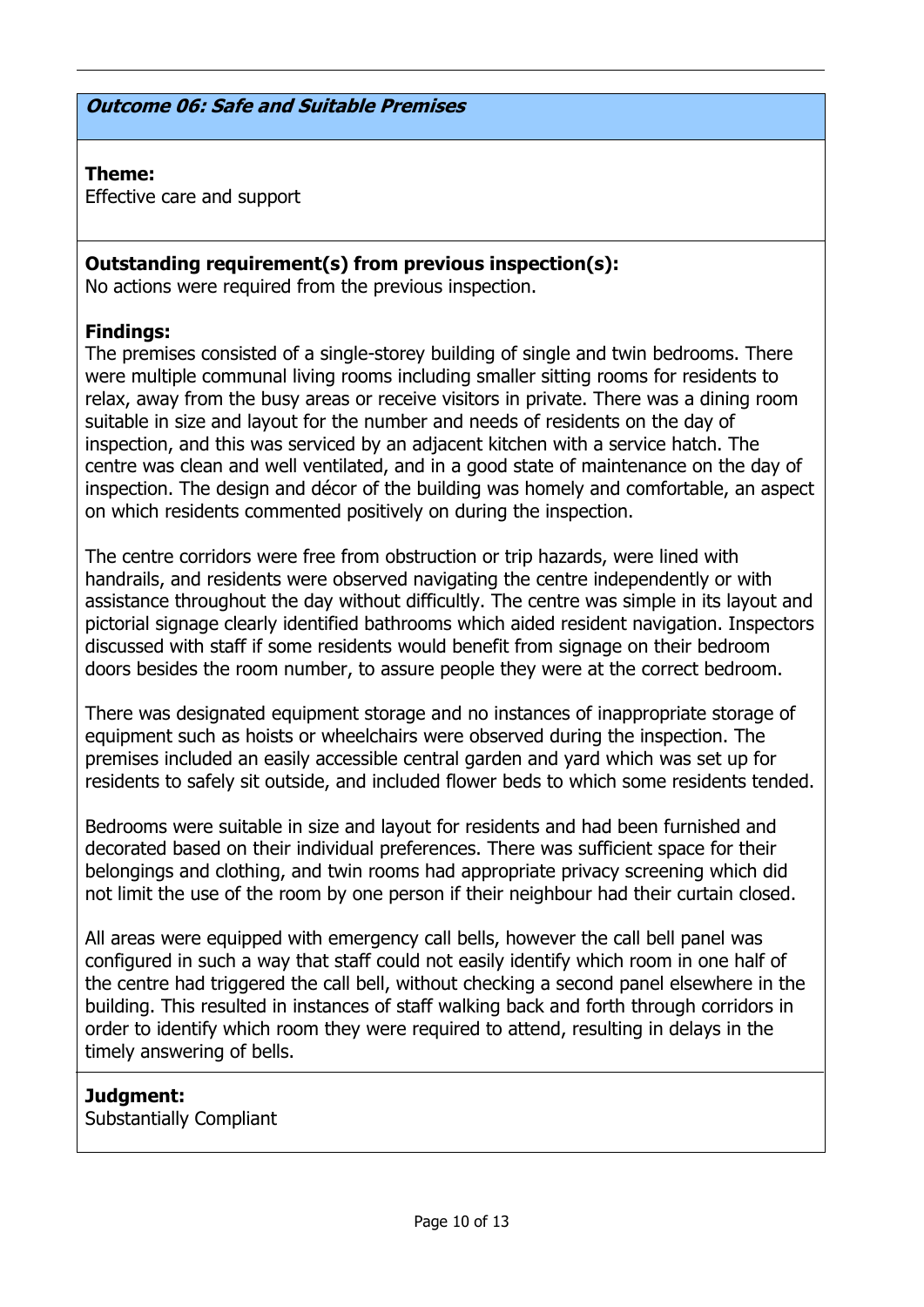## **Closing the Visit**

At the close of the inspection a feedback meeting was held to report on the inspection findings.

## **Acknowledgements**

The inspector wishes to acknowledge the cooperation and assistance of all the people who participated in the inspection.

## **Report Compiled by:**

Catherine Sweeney Inspector of Social Services Regulation Directorate Health Information and Quality Authority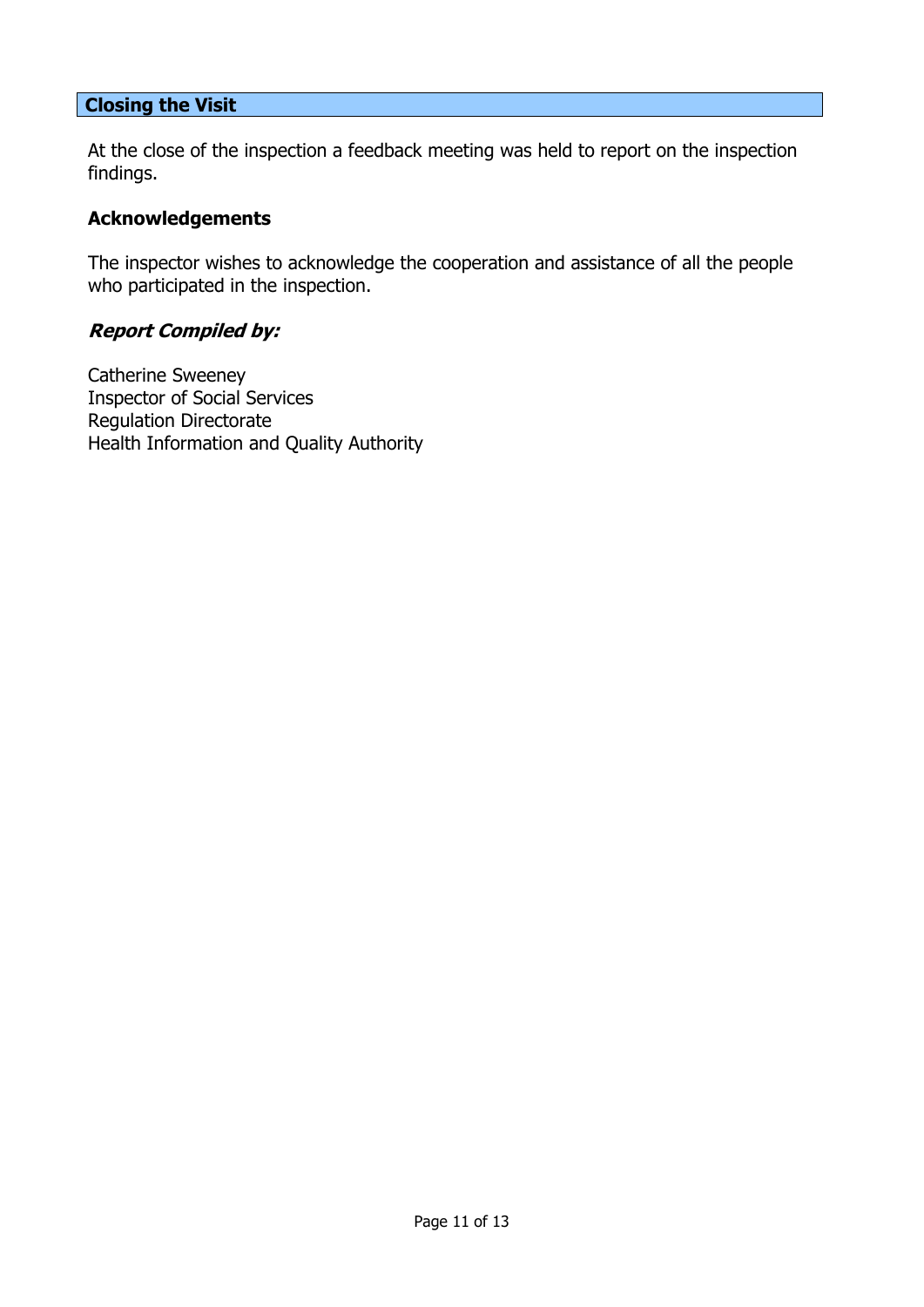# **Health Information and Quality Authority Regulation Directorate**



**Action Plan**

An tÚdarás Um Fhaisnéis agus Cáilíocht Sláinte

**Provider's response to inspection report<sup>1</sup>**

| <b>Centre name:</b>        | <b>Nightingale Nursing Home</b> |
|----------------------------|---------------------------------|
| <b>Centre ID:</b>          | OSV-0000371                     |
| <b>Date of inspection:</b> | 17/07/2019                      |
| Date of response:          | 28/08/2019                      |

#### **Requirements**

This section sets out the actions that must be taken by the provider or person in charge to ensure compliance with the Health Act 2007 (Care and Welfare of Residents in Designated Centres for Older People) Regulations 2013 and the National Quality Standards for Residential Care Settings for Older People in Ireland.

All registered providers should take note that failure to fulfil your legal obligations and/or failure to implement appropriate and timely action to address the non compliances identified in this action plan may result in enforcement action and/or prosecution, pursuant to the Health Act 2007, as amended, and Regulations made thereunder.

# **Outcome 03: Residents' Rights, Dignity and Consultation**

#### **Theme:**

 $\overline{a}$ 

Person-centred care and support

## **The Registered Provider (Stakeholder) is failing to comply with a regulatory requirement in the following respect:**

Review was required to ensure that all residents without en-suite facilities had accessible showering facilities suitable for their mobility requirements which were close to their bedrooms.

## **1. Action Required:**

Under Regulation 09(3)(b) you are required to: Ensure that each resident may

 $<sup>1</sup>$  The Authority reserves the right to edit responses received for reasons including: clarity; completeness; and,</sup> compliance with legal norms.